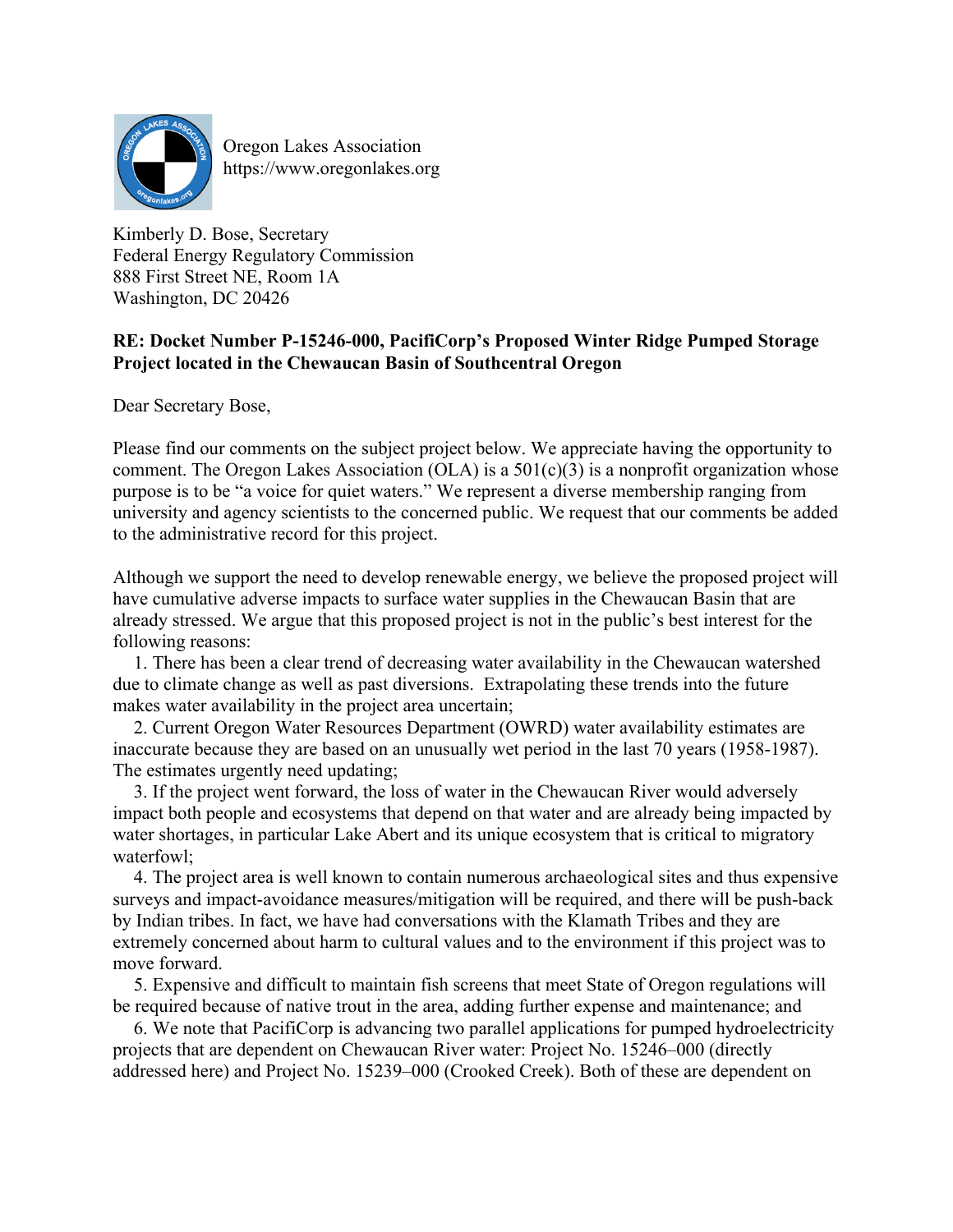Chewaucan River water, and cannot therefore be considered in isolation; in terms of impact on water resources, the cumulative effects of both projects must be considered.

We explain some of our concerns in more detail below:

# *1. The proposed projects are in a dry watershed in which climate change and past diversions have diminished the region's water supplies.*

The impact and viability of the proposed projects must be assessed in the context of predicted conditions over the coming several decades. The fifth Oregon climate assessment report (Dalton and Fleishman 2021) concluded Oregon's annual average temperature increased by about 2.2°F from 1895 to 1995. If greenhouse gas emissions continue to drive the even faster warming that has recently been observed, temperatures in Oregon are projected to increase on average by 5°F by the 2050s and 8.2°F by the 2080s, with the greatest seasonal increases in summer. Warming temperatures and changes in the amount and timing of precipitation, along with higher evaporation and evapotranspiration rates, will impact Oregon's — and the Chewaucan region's — water supplies. Summers are expected to be drier and extreme heat and precipitation events more frequent, and the record heat and drought that Oregon experienced in 2014 and 2015 and more severely in 2021, are predicted be more frequent. Dalton and Fleishman (2021) point out that hydrologic drought as defined by extremely-low stream flows have already intensified (Kormos et al. 2016), and are expected to become even more severe (Siirila-Woodburn et al. 2021), which would to severe water shortages and result in harm to society and ecosystems.

The mark of declining water resources is obvious in the Chewaucan watershed. First, cumulative annual Chewaucan River flow data show a dominance of low flows in recent decades and an overall downward trend (Figure 1).



**Figure 1.** Chewaucan River cumulative annual discharge measured at the Paisley gage (OWRD #1038400), 1950-2021. The dashed line is a LOESS curve-fitting to show trends in the data. Data from https://apps.wrd.state.or.us/apps/sw/hydro\_report/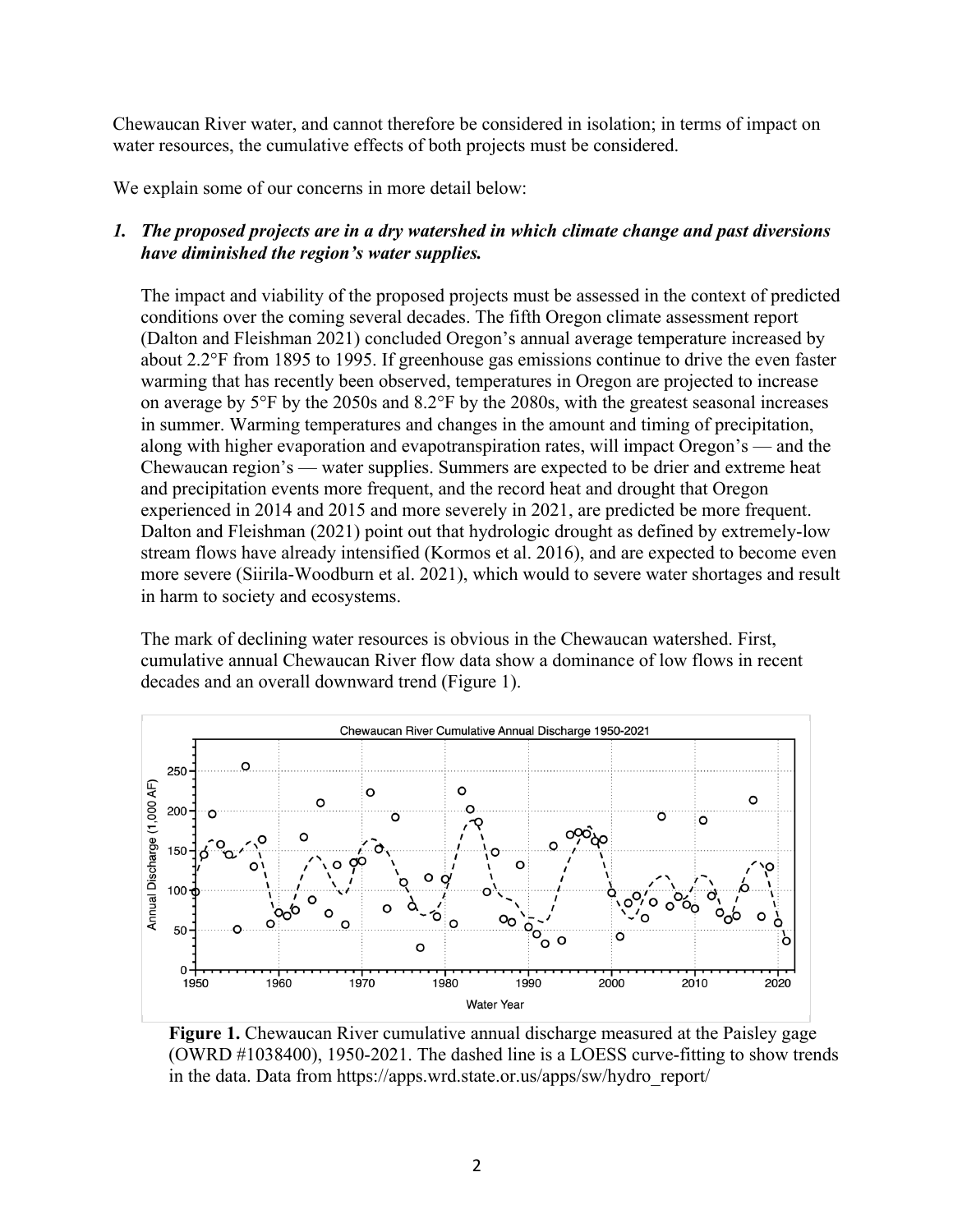Second, groundwater reserves have been declining, as illustrated by falling well levels in the Chewaucan basin (Figure 2). Water allocations and insufficient recharging over the last 60 years have resulted in a drop in groundwater levels near Paisley, upstream of Lake Abert, of about 0.3 ft year.



**Figure 2.** Decrease in water levels in two wells near Paisley since 1960. Data from https://apps.wrd.state.or.us/apps/gw/gw\_info/gw\_hydrograph/

Third, the primary source of water in the basin is derived from snowmelt. Recent analyses show that the snowpack in the western United States, including Oregon, is declining dramatically (Mote et al 2018).

These data highlight the fact that the Chewaucan watershed, already situated in a dry high desert region, is experiencing persistently declining water availability.

### **2.** *OWRD's water availability assessment for the Chewaucan River is based on historical data that is invalid today; the project will require more water than is currently available*

The water-use analysis by OWRD is an estimate of the volume of water that is currently available, and is also a prediction of future water availability. In the document explaining how the water use assessment was developed, Cooper (2002) states that "The prediction is based on the assumption that future stream flow will be like past stream flow." Such a statement can no longer be supported after one of the hottest and driest summers on record.

Furthermore, estimates of water use in OWRD's assessments are based on different use categories, such as crops, industry, hydropower, domestic, and etc. Those estimates are from Broad and Collins (1996), who provided a general picture of water use in Oregon up to that date based on the best data available, but in many cases, data were lacking or the levels of uncertainty were unknown. While the results of the Broad and Collins assessment were adequate to provide a snapshot of water use in Oregon at that time, they were not meant to be used for regulatory decisions then or especially not three decades later when climate has changed substantially.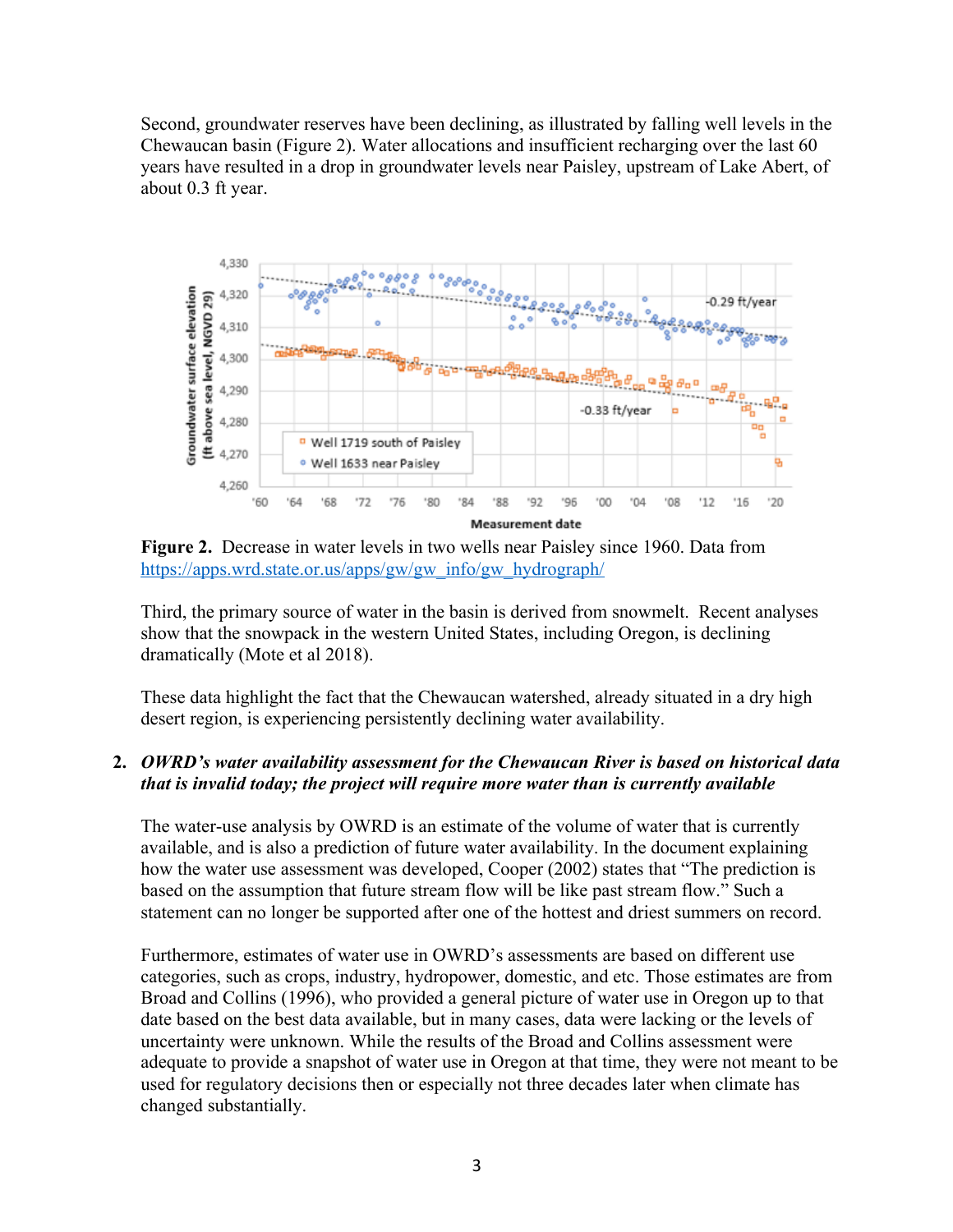OWRD's water-use analysis that is based on hydrology from the 1958-1987 water years to assess current and ongoing water availability is problematic for several reasons. First, at least in the Chewaucan Basin, that period was relatively wet, as can be seen in Figure 3 for meandaily Chewaucan River flows measured at the Paisley gage. Table 1 provides further evidence that the early time period was relatively wet. Additionally, the table shows evidence of a declining trend in mean and median flows indicative of climate change. Over-estimating the amount of water available and allowing further diversions to be developed will not only harm other water users but will lead to lower instream flows, which is likely to adversely impact aquatic ecosystems.



**Figure 3.** Plots of the October mean-daily Chewaucan River flows and their exceedances measured above Paisley for the 1957-2021 period, divided into three 2-decade intervals.

**Table 1.** Comparison of October, mean and median daily Chewaucan River discharges, and 0.8 exceedance values over the 1957-2021 period measure at the Paisley gage.

|             | Mean       | Median    | 0.8        |
|-------------|------------|-----------|------------|
| Time Period | Discharge  | Discharge | Exceedance |
|             | <b>CFS</b> | 'CFS,     | CFS        |
| 1957-1978   | 46.8       | 39        |            |
| 1979-1999   | 39.1       | 38        |            |
| 2000-2021   | 36.0       |           |            |

According to PacifiCorp's water use estimates that appear in the Application for Preliminary Permit for a Water Use License submitted to OWRD, the joint projects will require:

- 14,710 acre-ft (AF) during the first 4 years (8510 AF for Winter Ridge project only)
- 1,430 AF annually after year 4 (830 AF for Winter Ridge project only)

• 3,800 AF every 5 or as often as every 2 years (3200 AF for Winter Ridge project only) Almost all of this water will be dependent on the Chewaucan River.

OWRD reported in 1989 that 45,000 acres were irrigated by surface water in the Chewaucan Basin and the "duties," which is the amount that can be applied to land with water rights,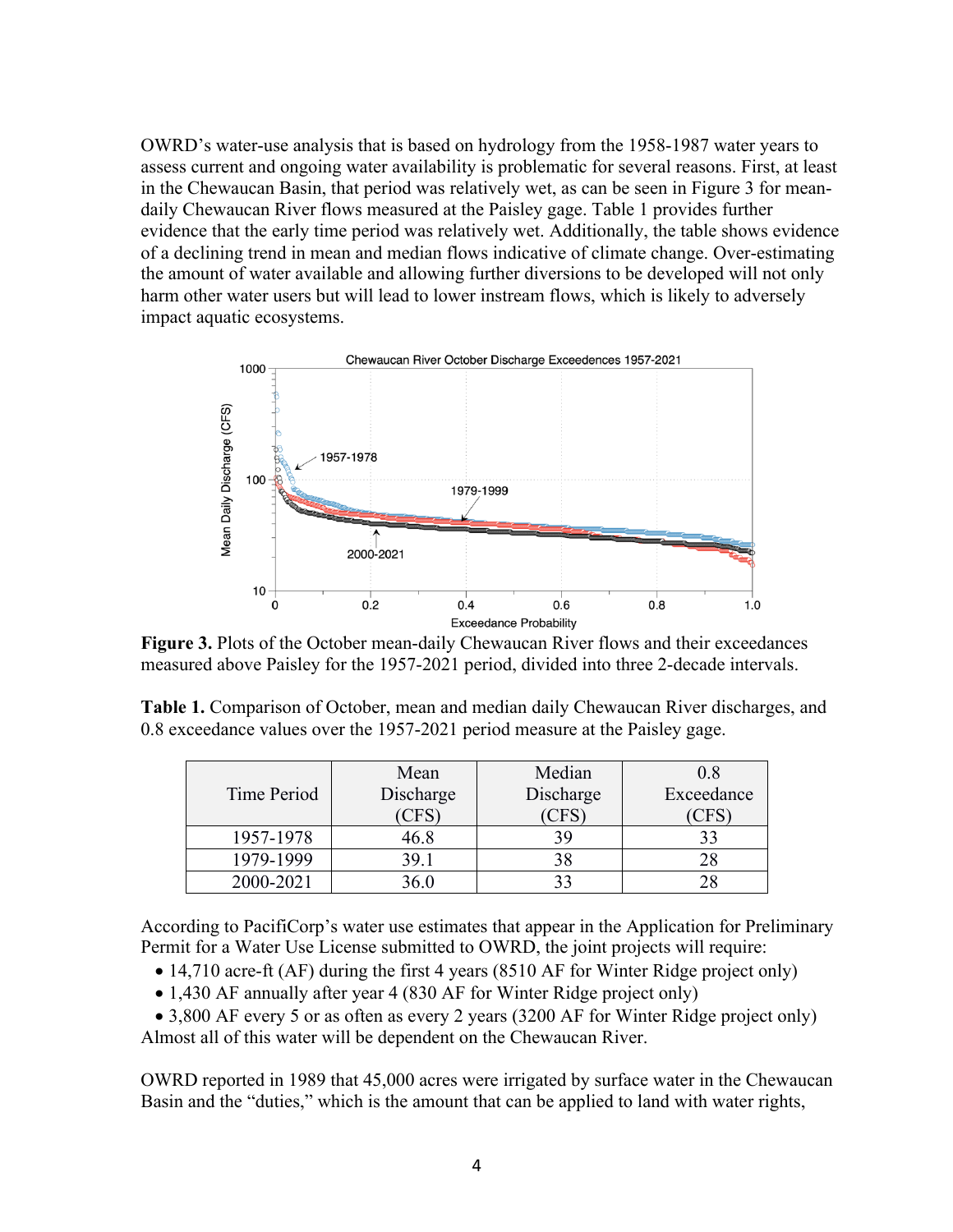averages 4.6 AF per acre. Thus, if all the water rights in the basin were fully utilized, an annual consumption of over 200,000 AF would occur. As can be seen in Figure 1, there were few years since 1950 that sufficient water was available to meet existing water rights. Consequently, little if any water would be available to the Crooked Creek hydro-project because the water intake for the proposed hydro-project would be downstream of nearly all irrigation diversions. Furthermore, it can also be seen in Figure 1 that discharges during the past two decades have been relatively low, especially in 2021, which had exceptionally low flow in the 97-year period of record.

Just how much water would be available to the proposed hydro-project on a monthly basis is unknown; however, the total annual flow measured in the river upstream of most diversions in 2021 was only 36,000 AF. Based on the water usage data provided by PacifiCorp, the combined Winter Ridge/Crooked Creek project would need 14,710 AF during the first 4 years, or ~3,680 AF/year, and 5,230 AF as often as every other year after the construction phase. In water-year 2021, there were long periods when river flows were <50 AF/d at the Paisley gage (Figure 4). Under low-flow conditions like this, it is doubtful that upstream irrigation water demands were met and thus there would be little or no water remaining that could be used by the hydro-project. In fact, during 2021, the River's End Reservoir just upstream from Lake Abert dropped several feet in elevation, suggesting there were insufficient inflows from the river to offset evaporation and any diversions from the reservoir. Thus, if conditions like 2021 become the norm, and that seems to be the consensus among climatologists as explained above, there would be frequent periods when no water would be available to the hydro-project to keep the two reservoirs filled.



**Figure 4.** Chewaucan River daily discharge water-year 2021 measured at the Paisley gage.

As a general principle, it seems unwise to expose an already dry and overtaxed watershed to additional unproductive water loss in the form of surface evaporation, such as that from any new reservoir. Full consideration of the current and projected water situation in the Chewaucan valley should occur before additional water allocations are granted. *We request that studies and measurements that establish water budgets for the Chewaucan River,*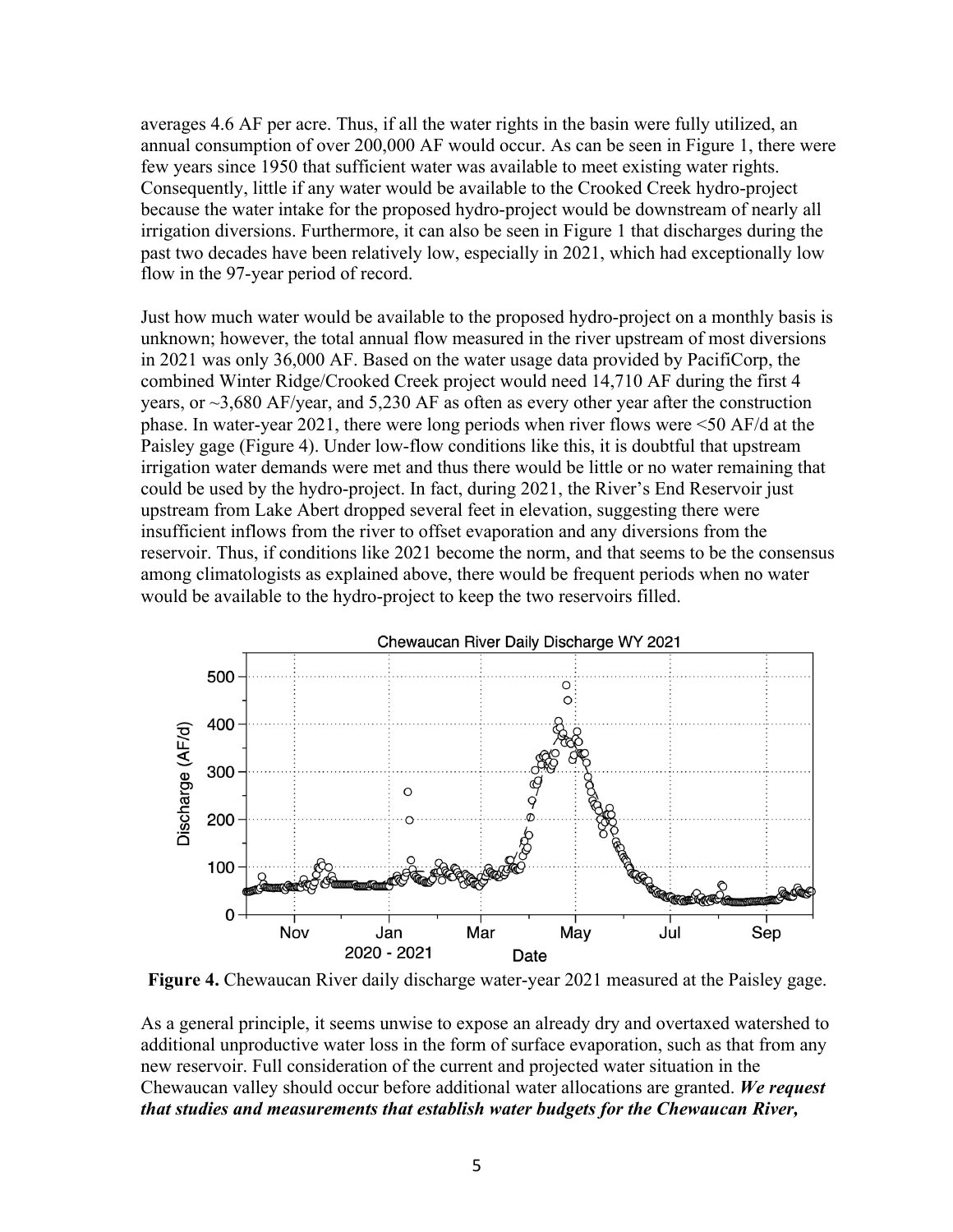*Lake Abert and Summer Lake be conducted prior to a decision on this and the linked Crooked Creek application.* 

### *3.**Additional water withdrawals from the Chewaucan River will exacerbate desiccation of Lake Abert and adversely impact migratory waterbirds.*

Lake Abert is a terminal salt lake located at the terminus of the Chewaucan River. The lake is highly important to migratory waterbirds that come to the lake after breeding to feed and replenish fat reserves before migrating south for the winter (Larson et al., 2016). During 2014-2015, Lake Abert was almost totally desiccated (Larson et al., 2016, Moore 2016). Then in 2021, the lake was once again almost totally dry. The lake had not been that dry since the Dust Bowl Era of the 1920s and 1930s, nearly a century ago. As a likely result of the 2014-2015 and 2020 desiccation events, there was a marked decline in the numbers of birds using the lake, and in fact, the 2021 numbers were the lowest in a decade and even lower than during the 2014-2015 desiccation event (R. Larson, pers. comm., Figure 5).



**Figure 5.** Abundance of total numbers of waterbirds counted at Lake Abert by East Cascades Audubon Society volunteers. Source: R. Larson.

Migratory birds are protected by the Migratory Bird Treaty Act (MBTA) and any harm coming from this project is likely to be of concern to the US Fish and Wildlife Service that oversees the MBTA, and will raise fears by the public, especially environmental groups. The public's attention on environmental issues affecting the lake have been raised, as evidenced by a January 17, 2022 article – *Lake Abert in Deep Trouble* – published in the Oregonian newspaper, which has the widest circulation of any paper in the state. Thus, there will be considerable agency and public focus on this project, and should it be built, the project could be shut down if it is determined that it is harming the environment.

### *4. Presence of numerous archaeological sites in the Chewaucan Basin could make getting permits difficult and add further expense to the project*

The Chewaucan Basin is well known as being an area with a rich archaeological legacy. Surveys in the Chewaucan Marshes has revealed diverse artifacts, including 600 pit-house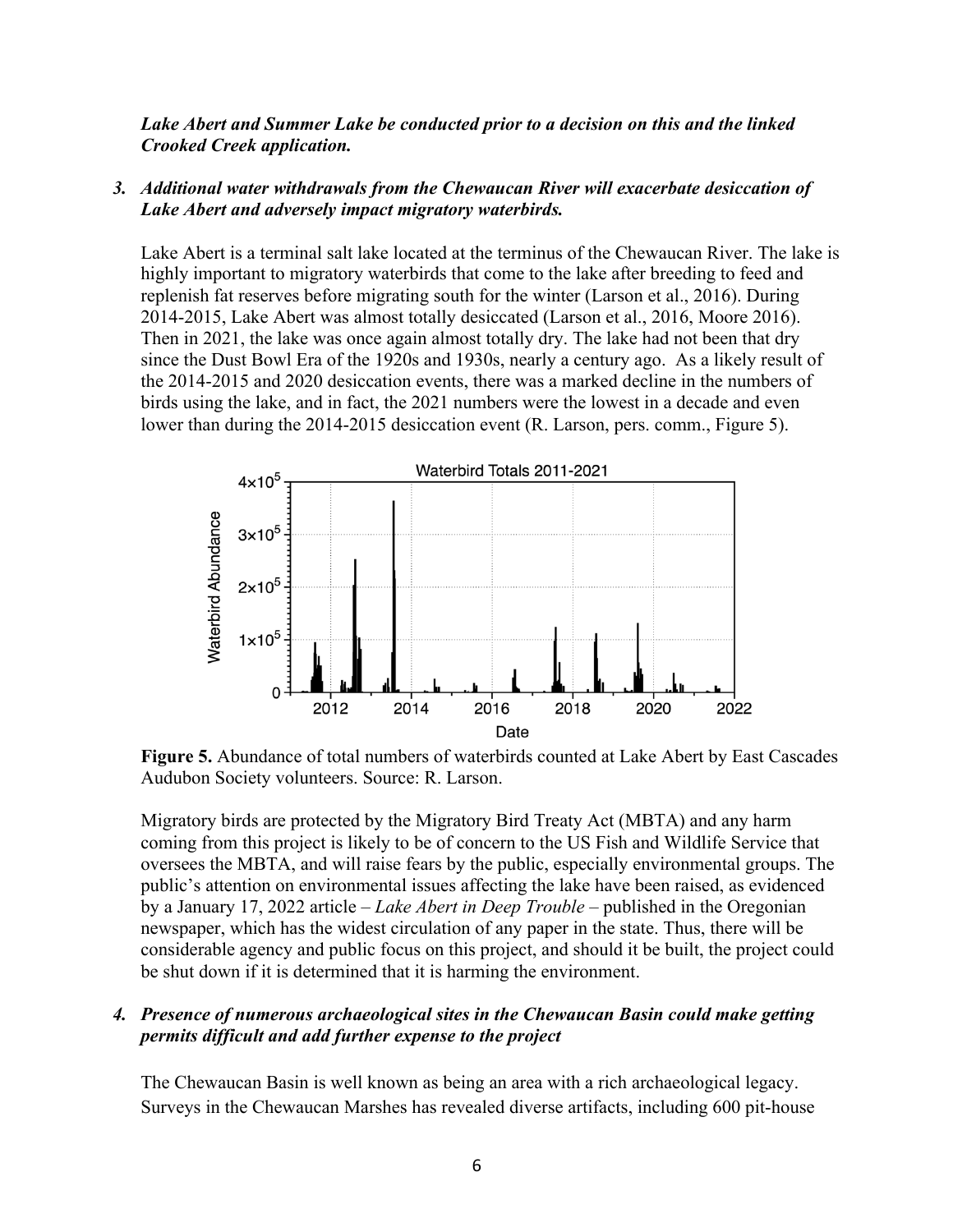depressions; over 70 rock-ring structures that were houses; nearly 100 examples of rock art; a large number of wood, bone, and stone tools, such as obsidian projectile points; and even rarely-preserved woven basketry and sagebrush bark moccasins, all indicating a welldeveloped human occupation (Oetting, 1990, 1998; Aikens et al., 2011). In fact, the BLM (1995) stated that "There is virtually no portion of the immediate shoreline of the lake where some form of cultural resource cannot be found." The shoreline "...is literally one continuous [archaeological] site." In recognition of the abundance of cultural sites above the lake, a 300 acre area of federal and state land was designated as the "East Lake Abert Archaeological District," and in 1978 it was listed on the National Register of Historic Places. The presence of archaeological sites in the project area must be respected, and will most certainly put regional Indian tribes in opposition to the project, and will make it difficult to get the necessary state and federal permits that will be required, and additionally could lead to project delays and expensive mitigation efforts. We refer reviewers to the detailed submissions concerning Native American cultural sites being submitted by the Klamath Tribes.

*In conclusion, Oregon Lakes Association is opposed to any additional water diversions in the Chewaucan Basin, including those associated with the proposed hydropower scheme. We have outlined abundant data indicating the aridity of this basin. We are disappointed that PacifiCorp would develop such a proposal. New hydroelectric schemes should not be proposed for any of the dryland areas of eastern Oregon. We urge PacifiCorp to focus on solar and wind power in these areas.*

#### **References**

Aikens, C.M., T.J. Connolly, and D.L. Jenkins. 2011. Oregon Archaeology. Oregon State University Press. 512 pp.

Broad, T.M. and C.A. Collins. 1996. Estimated Water Use and General Hydrologic Conditions for Oregon, 1985 and 1990. U.S. Geological Survey, Water-Resources Investigations Report 96- 4080.172 pp.

Bureau of Land Management. 1995. High Desert Management Framework Draft Plan Amendment and Environmental Impact Statement for the Proposed Lake Abert Area of Special Environmental Concern (ACEC) in Lake County, Oregon. 106 pp. and appendices.

Cooper, R.M. 2002. Determining Surface Water Availability in Oregon. State of Oregon Water Resources Department. Open File Report SW 02-002.170 pp.

Dalton, M., and E. Fleishman, editors. 2021. Fifth Oregon Climate Assessment. Oregon Climate Change Research Institute, Oregon State University, Corvallis, Oregon. https://blogs.oregonstate.edu/occri/oregon-climate-assessments/.